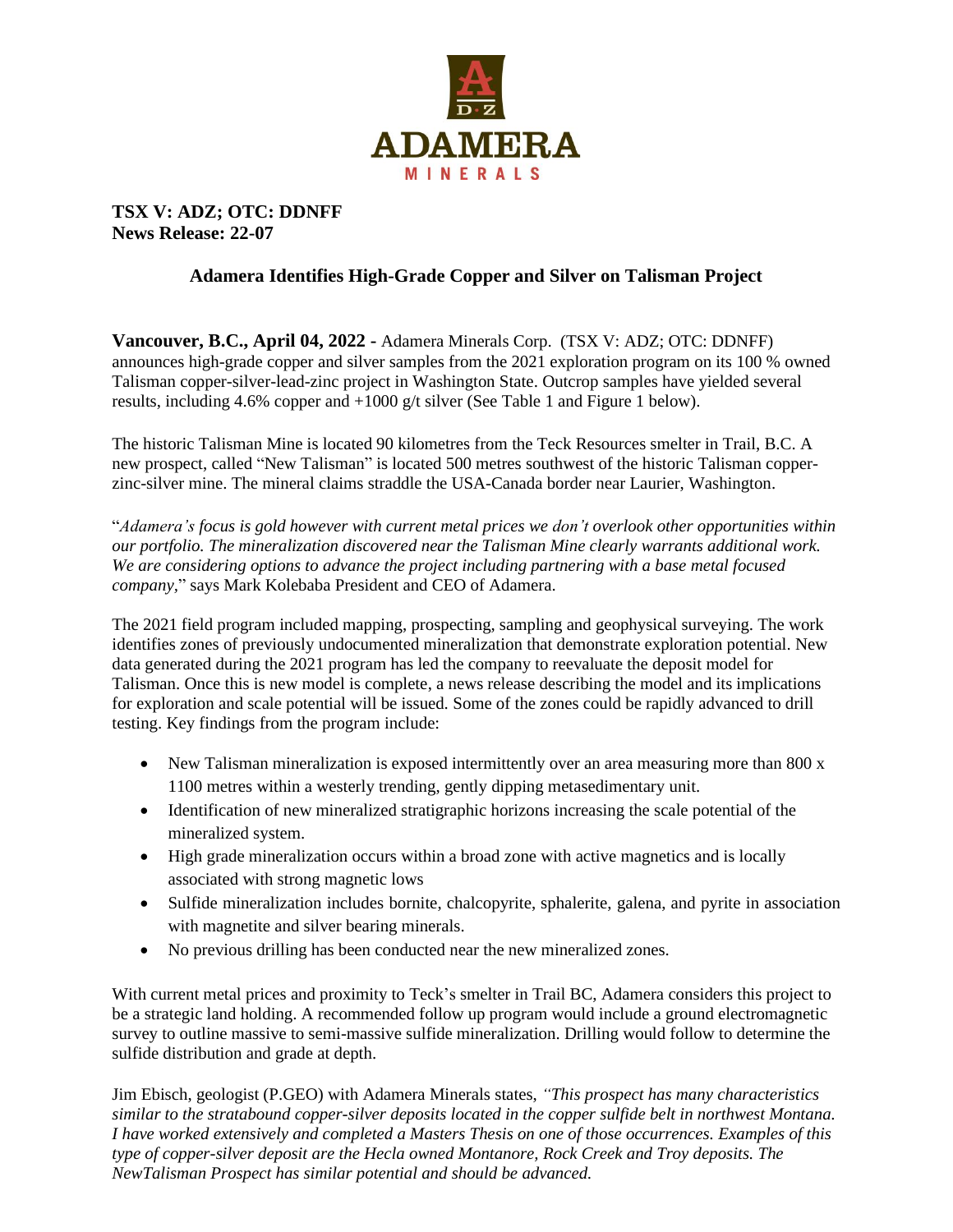| Sample | Ag (ppm) | Cu (%) | Pb (%) | Zn (%) | Bi (ppm)       | W (ppm)    |
|--------|----------|--------|--------|--------|----------------|------------|
| 1      | 55.7     | 0.73   | 0.44   | 0.01   | <b>133</b>     | 200        |
| 2      | 2.3      | 0.05   | 0.04   | 0.01   | 4              | 0          |
| 3      | 138      | 0.06   | 0.79   | 0.11   | 413            | 0          |
| 4      | 31.4     | 0.003  | 1.09   | 0.14   | 79             | <b>166</b> |
| 7      | 55.9     | 4.60   | 0.21   | 0.14   | 29             | 0          |
| 8      | >1000    | 0.004  | 12.80  | 0.01   | 2830           | 200        |
| 9      | 4.3      | 0.55   | 0.004  | 0.01   | $\overline{2}$ | 0          |
| 10     | 8.1      | 4.41   | 0.01   | 0.30   | 13             | 0          |
| 11     | 6.8      | 2.80   | 0.002  | 0.50   | 1              | 0          |
| 12     | 12       | 1.14   | 0.005  | 0.01   | 1              | 0          |

*Table 1. Selected grab samples highlighting anomalous to high-grade values. The 1000 g/t Ag is above detection limit of the analytical method and requires additional analysis to determine exact amount of Ag.*



*Figure 1 Shows ground magnetic data on part of the Talisman property. Silver and copper values are plotted for selected samples shown as small white circles. The Talisman Mine is referenced by the white square.*

Jim Ebisch P.Geo, a Qualified Person as defined by National Instrument 43-101, assists with reviewing data associated with the project.

## **About Adamera**

Adamera Minerals Corp. is exploring for high-grade gold deposits near Republic Washington. This area has reportedly produced 8 million ounces of gold. Adamera is the dominant regional explorer in the area.

On behalf of the Board of Directors, Mark Kolebaba President & CEO

For additional information please contact: